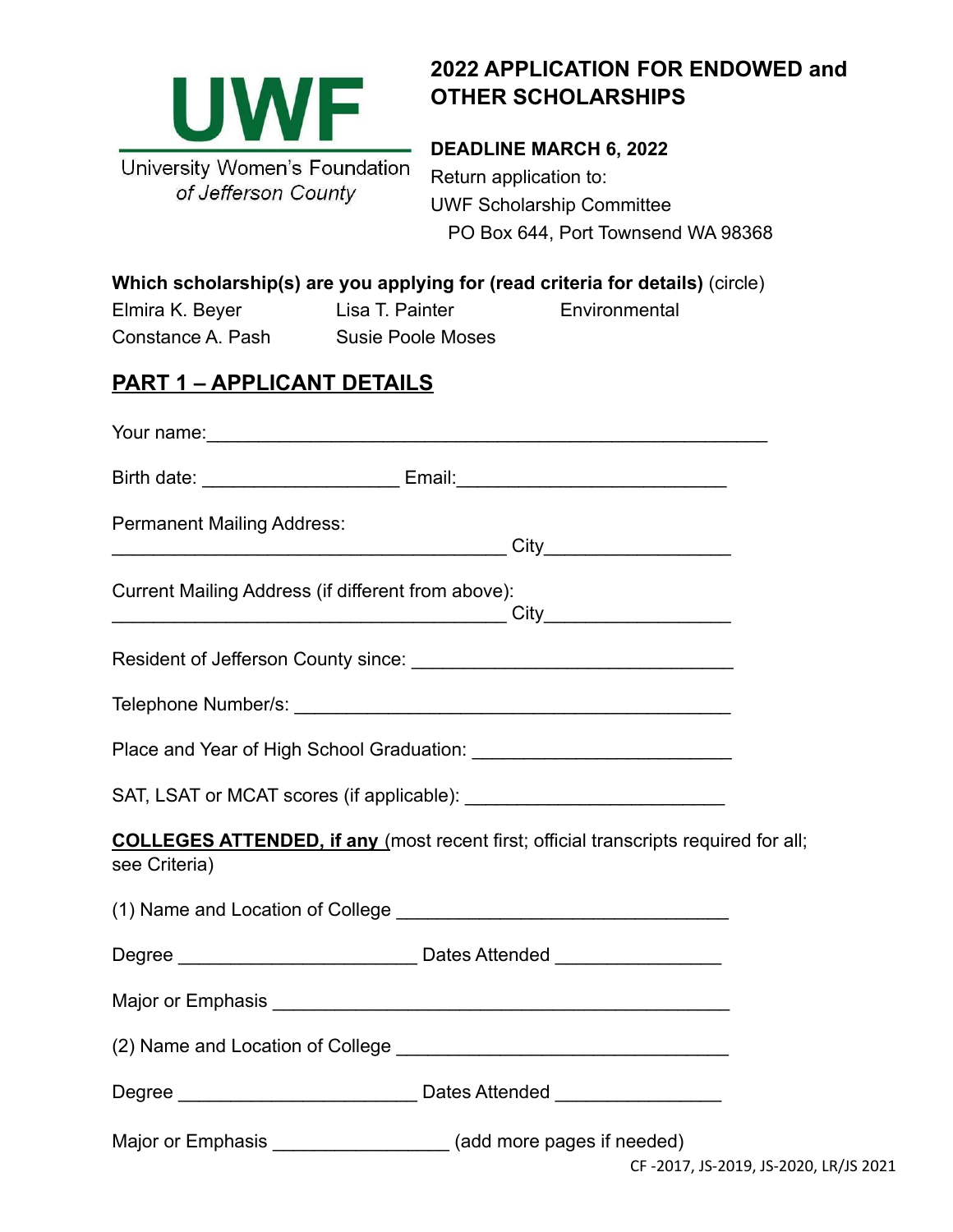# **PART 2 – ACCOMPLISHMENTS and PLANS**

On a separate sheet (typed or clearly handwritten) please provide a brief summary of up to two pages describing your chief accomplishments (honors, awards, positions of leadership), current interests and aspirations. Detail your intended areas of study and your plans for using your college education.

# **PART 3 – PLANS and FINANCIAL NEED**

| Number of credits you need to complete the degree you seek: ___________                                                           |
|-----------------------------------------------------------------------------------------------------------------------------------|
| a. Anticipated costs of forthcoming school year:                                                                                  |
| Tuition __________________                                                                                                        |
| Fees ___________________                                                                                                          |
|                                                                                                                                   |
| Housing _________________ (not covered by this scholarship)                                                                       |
|                                                                                                                                   |
| b. Resources available:                                                                                                           |
| Expected financial aid ______________                                                                                             |
| Employment/ savings ________________                                                                                              |
|                                                                                                                                   |
| Financial Aid Applied For_____________ Part time work___________________________                                                  |
| Have you applied to the State of Washington for tuition assistance? If so, how much<br>do you anticipate receiving? _____________ |
| TOTAL RESOURCES ___________                                                                                                       |
| c. Est. balance need: (Costs minus Resources) TOTAL ______________                                                                |

CF -2017, JS-2019, JS-2020, LR/JS 2021